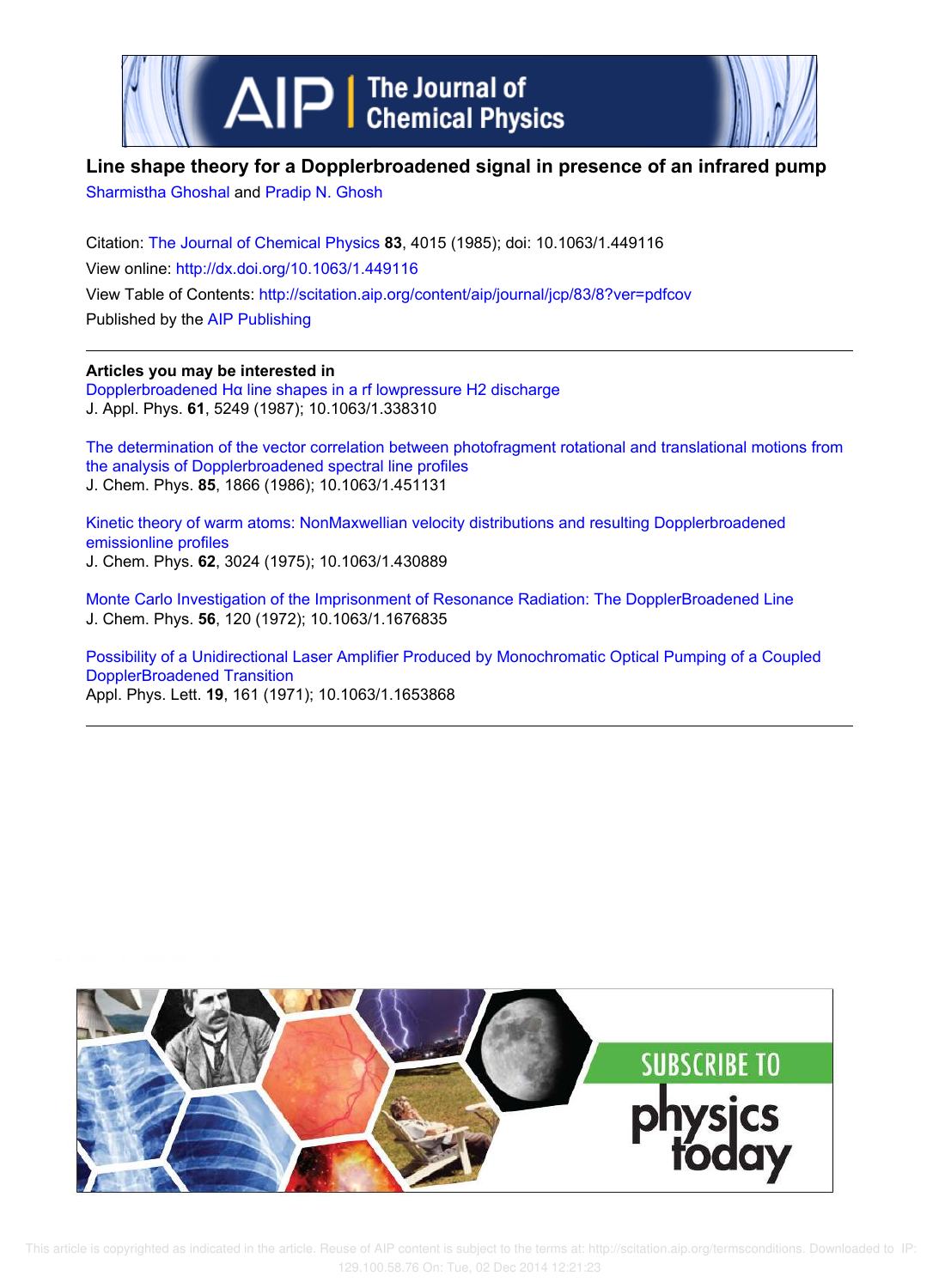# **Line shape theory for a Doppler-broadened signal in presence of an infrared pump**

Sharmistha Ghoshal and Pradip N. Ghosh<sup>a)</sup> *Department of Physics, University of Calcutta,* 92, *A. P.* C. *Road, Calcutta-700009, India* 

(Received 6 March 1985; accepted 29 April 1985)

A theory ofline shape for a Doppler broadened probe in the presence of a strong infrared pump is presented. The optical analog of Bloch equations has been developed; the  $T_1$ ,  $T_2$  relaxations are introduced phenomenologically in these equations. Doppler broadening of both the pump and signal transitions are taken into account to obtain the absorption coefficient for the signal. This leads to a Doppler broadened Gaussian function weighted by a pump induced Lorentzian function whose position and linewidth are controlled by the detuning and power respectively of the pump radiation. The absorption coefficient is further modulated by a Lorentzian function containing the fourth power of the radiation. The off-resonance pumping leads to two symmetrically located "Lamb dips" or "peaks" around the Gaussian pedestal for co- and counter propagating laser radiations. A calculation of the line shape of the central sub-Doppler feature for the on-resonance pumping is in good agreement with the observed variation of linewidth with pressure. Numerical results are presented graphically to demonstrate the pump and signal power dependence of the central hole or peak for the bent and cascade-type double resonances. The results obtained confirm the expected behavior based on level populations.

# I. **INTRODUCTION**

The double resonance methods have been profitably used by microwave spectroscopists for more than a decade. The underlying theory of the method is known from Javan's  $l$ paper for a three level maser which was formulated well before the experimental realization of the double resonance methods in molecular spectroscopy. In the case of rotational transitions in the microwave region the Doppler broadening is much smaller compared to the line broadening due to collisions. Hence the use of low pressure allows one to obtain extremely narrow lines in the microwave spectra. The difficulty associated with the large crowding of rotational lines in the microwave spectra can be circumvented by using double resonance techniques when one can pick out only those transitions which have one energy level common with the transition that is in resonance with the pump. The presence of a strong pumping radiation can cause a large enhancement of the signal intensity. The line shape of the microwave-microwave double resonance signal has been calculated<sup>2,3</sup> on the basis ofJavan's theory for the different values of pump power, as well as for the different values of the off-resonance pumping. In the case of infrared or optical region the large Doppler broadening leads to a broad Gaussian line shape. The appearance of narrow structures on the Doppler broadened spectrum has been investigated by several authors. $4-9$ Schlossberg and Javan<sup>4</sup> treated the absorption of two weak monochromatic radiations at closely spaced frequencies lying within the Doppler broadening of the resonance. By means of the third order polarization theory they obtained an appreciable nonlinear coupling between the two fields. This coupling leads to a sharp resonance when the frequency difference between the applied radiations becomes equal to that of two of the components which form either level struc-

In this paper we consider a general case of two Doppler broadened transitions under the effect of a strong pump and a weak signal. The two laser radiations are incident on a three level system (Fig. 1), both of the radiations being in near resonance with any two of the energy level differences of the system. In such a case we request the following conditions to hold: (1) Both the frequencies are within the Doppler

ture. Tang and Statz<sup>5</sup> also discussed the resonance absorption of two linearly polarized radiations in special situations. Feld and Javan<sup>7</sup> investigated a three level atomic system with a strong pump field and a weak probe field with arbitrary frequencies. They included radiative decay and hard collisions in their theoretical treatment. They also assumed that the pump field fully saturates one transition. The emitted power of the weak probe signal is calculated in terms of the transition rates. Using this so-called transition rate approach they demonstrated the laser-induced line narrowing effect on the Doppler broadened transitions. Hansch and Toschek<sup>10</sup> worked out the theory of a three-level gas laser amplifier on the basis of the density matrix equations by taking account of the level degeneracy, light polarization, and inelastic and dephasing collision. More recently, Takami<sup>11,12</sup> investigated the line shape for the infrared-microwave double resonance for either microwave or infrared used as a weak signal with the other as the pump. They used the density matrix approach and included the two-photon effect. The results predicted holes and peaks on the Doppler broadened Gaussian background for the different level schemes. McGurk *et al.*<sup>13</sup> developed the optical analog of Bloch equations for a two-level system in the presence of a resonating field. A steady state solution leads to the absorption line shape. They also indicated the extension of the theory to a three level system and demonstrated the line shape of the narrow hole sitting on the Gaussian background. They assumed small power for the pump and signal so that the two-photon effects were omitted.

a) To whom correspondence should be addressed. Physics Department, University College of Science, 92, A.P.C. Road, Calcutta-700 009, India.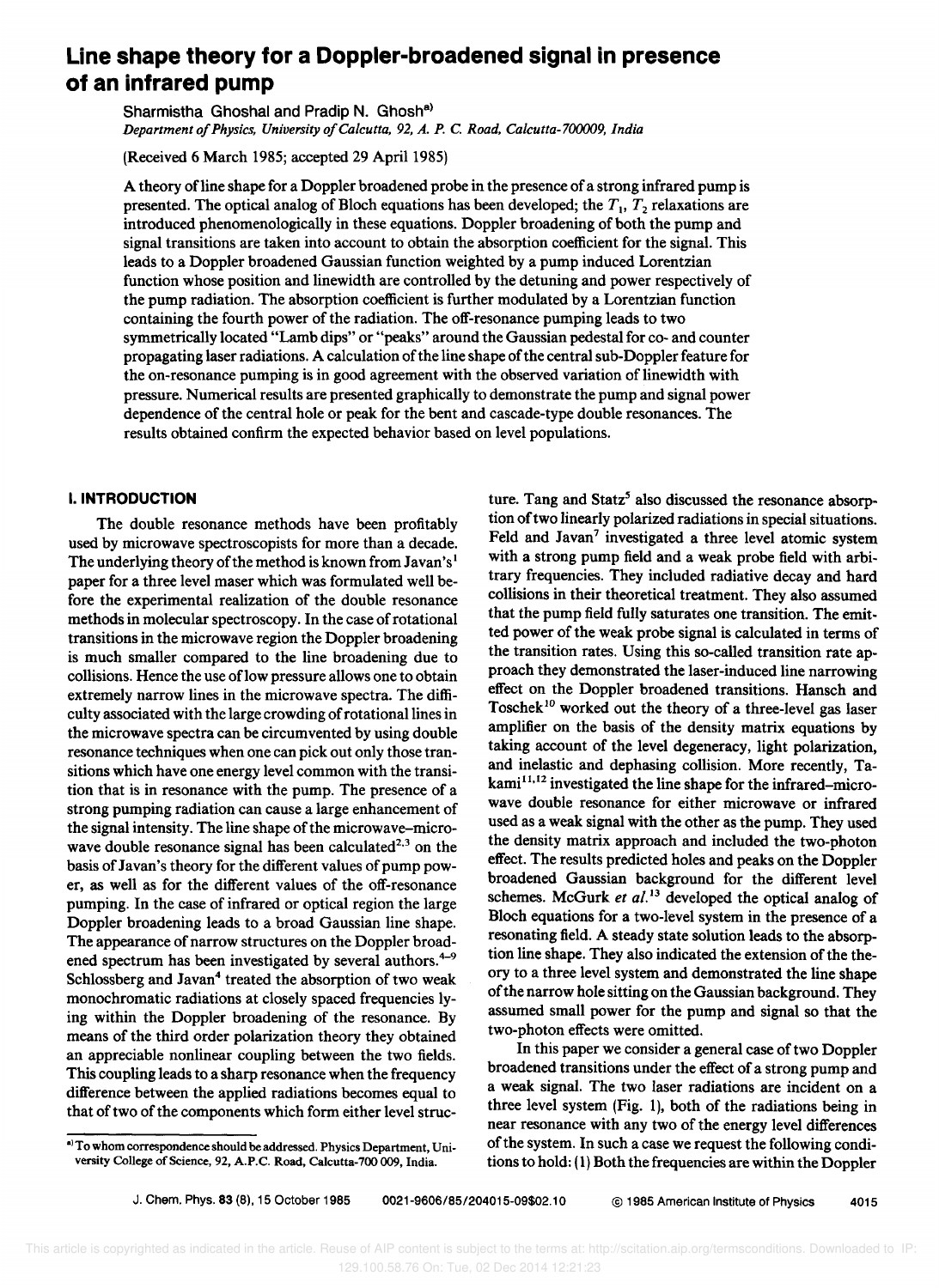

FIG. 1. Energy level configuration for a three level system. The broad and the narrow lines represent the pump and the signal frequencies respectively, (a) bent configuration, (b) cascade configuration.

width of the transitions, so that the frequency detuning is small. (2) The homogeneous linewidths produced by collisions are small, i.e., a low pressure system is used. (3) The Rabi frequency arising from the interaction of the applied electric field with the electric dipole is small so that the magnitude of the coherency splitting is small compared to the transition frequency. (4) The longitudinal and transverse relaxation times are taken into account. The velocity changing collisions are disregarded. (5) The magnitudes of the applied pump and signal fields are considerable but not large enough to produce a dominant two-photon effect. The relaxation effects are introduced in a phenomenological way. A nonlinear term involving the product of the two transition dipole moments is introduced. The calculated line shapes will be used to compare with recent IRIR double resonance features observed in  $NH<sub>3</sub>$ .<sup>14</sup> The effect of increasing pump and signal powers on the line shape of the sub-Doppler features for the bent and cascade type double resonances will be discussed.

In Sec. II we derive the line shape for the signal transition from the optical Bloch equations of a three level system. The Doppler broadening is included. We also discuss the effect of spatial degeneracy and the collisional transfer of resonance. In Sec. III we present the calculations for a few model three level systems to show the effect of varying pump and signal powers. We also attempt to simulate the line shapes of infrared-infrared double resonance of  $NH<sub>3</sub>$  which has been reported in recent experiments.<sup>14</sup> Section IV presents a discussion of line broadening mechanisms.

## II. THEORY

#### A. Optical Bloch equations In three level systems

We consider the molecular gas as an ensemble of nondegenerate three level quantum systems. Two plane-polarized coherent electromagnetic waves are incident on the system. The incident waves are at near resonance with the energy level differences shown in Fig. l(a), so that

$$
\Delta \omega_p = \omega_{0p} - \omega_p \quad \text{and} \quad \Delta \omega_s = \omega_{0s} - \omega_s \tag{1}
$$
  
are small where

$$
\omega_{0p} = (E_c - E_a)/\hbar \quad \text{and} \quad \omega_{0s} = (E_b - E_a)/\hbar. \tag{2}
$$

The perturbed Hamiltonian of the three level system under the influence of the two electromagnetic fields, with the intensities  $\epsilon_p$  and  $\epsilon_s$  and the frequencies  $\omega_p$  and  $\omega_s$ , respectively, is

$$
H = H_0 - 2\mu\epsilon_p \cos\omega_p t - 2\mu\epsilon_s \cos\omega_s t, \tag{3}
$$

where  $\mu$  is the dipole moment operator. The density matrix  $\sigma$ for the Hamiltonian in Eq. (3) satisfies the following rate equation:

$$
i\hbar \frac{\partial \sigma}{\partial t} = [H,\sigma] \;, \tag{4}
$$

where relaxation effects are not included. If  $\rho$  is the density matrix in the interaction representation, then we get the following rate equations for the components of  $\rho$  under the rotating wave approximation:

$$
i\hbar \frac{\partial}{\partial t}\rho_{aa} = \epsilon_s \rho_{ab}\mu_{ba} - \mu_{ab}\rho_{ba}) + \epsilon_p \rho_{ac}\mu_{ca} - \mu_{ac}\rho_{ca}),
$$
\n(5a)

$$
i\hbar \frac{\partial}{\partial t} \rho_{bb} = \epsilon_s \rho_{ba} \mu_{ab} - \mu_{ba} \rho_{ab}), \tag{5b}
$$

$$
i\hbar \frac{\partial}{\partial t} \rho_{cc} = \epsilon_p (\rho_{ca} \mu_{ac} - \mu_{ca} \rho_{ac}), \qquad (5c)
$$

$$
i\hbar \frac{\partial}{\partial t} \rho_{ab} = \epsilon_s \mu_{ab} (\rho_{aa} - \rho_{bb}) - \epsilon_p \mu_{ac} \rho_{cb} - \rho_{ab} \hbar \Delta \omega_s ,
$$
\n(5d)

$$
i\hslash \frac{\partial}{\partial t}\rho_{bc} = \rho_{bc}\hslash (\Delta\omega_s - \Delta\omega_p) - \epsilon_s\mu_{ba}\rho_{ac} + \epsilon_p \rho_{ba}\mu_{ac} ,
$$
\n(5e)

$$
i\hbar \frac{\partial}{\partial t} \rho_{ac} = \epsilon_p \mu_{ac} (\rho_{aa} - \rho_{cc}) - \epsilon_s \mu_{ab} \rho_{bc} - \rho_{ac} \hbar \Delta \omega_p \; . \tag{5f}
$$

We have assumed in the above that the transitions  $a \rightarrow b$  and  $a \rightarrow c$  are dipole allowed. Under the effect of the applied electromagnetic field the molecular dipoles will be oriented towards the field direction and a macroscopic polarization will develop

$$
P = N \operatorname{Tr}(\mu \sigma),\tag{6}
$$

where  $N$  is the number of molecules per unit volume. Using the interaction representation for the density matrix we get

$$
P = N \left\{ \mu_{ca} \rho_{ac} \exp(i\omega_p t) + \mu_{ba} \rho_{ab} \exp(i\omega_s t) + \text{c.c.} \right\}
$$
 (7)

The above expression allows us to introduce the real and imaginary parts of the polarization associated with the pump and signal as follows:

$$
P_{pr} + iP_{pi} = \mu_{ca} \rho_{ac} , \qquad (8a)
$$

$$
P_{sr} + iP_{si} = \mu_{ba} \rho_{ab} \ . \tag{8b}
$$

Further we introduce a nonlinear term involving the nondiagonal element  $\rho_{bc}$  and corresponding to the product of the two transition dipoles<sup>11</sup>

$$
P_{nr} + iP_{ni} = \mu_{ca} \mu_{ab} \rho_{bc} \tag{8c}
$$

We also define

$$
\Delta N_{p} = N(\rho_{aa} - \rho_{cc}),
$$
  

$$
\Delta N_{s} = N(\rho_{aa} - \rho_{bb}).
$$

With these definitions and using the rate equations for the density matrix we obtain the optical analog of the Bloch equations:

$$
\frac{d}{dt}P_{pr} + \Delta\omega_p P_{pi} + \frac{\epsilon_s}{\hbar}P_{ni} + \frac{P_{pr}}{T_{2p}} = 0,
$$
\n(9a)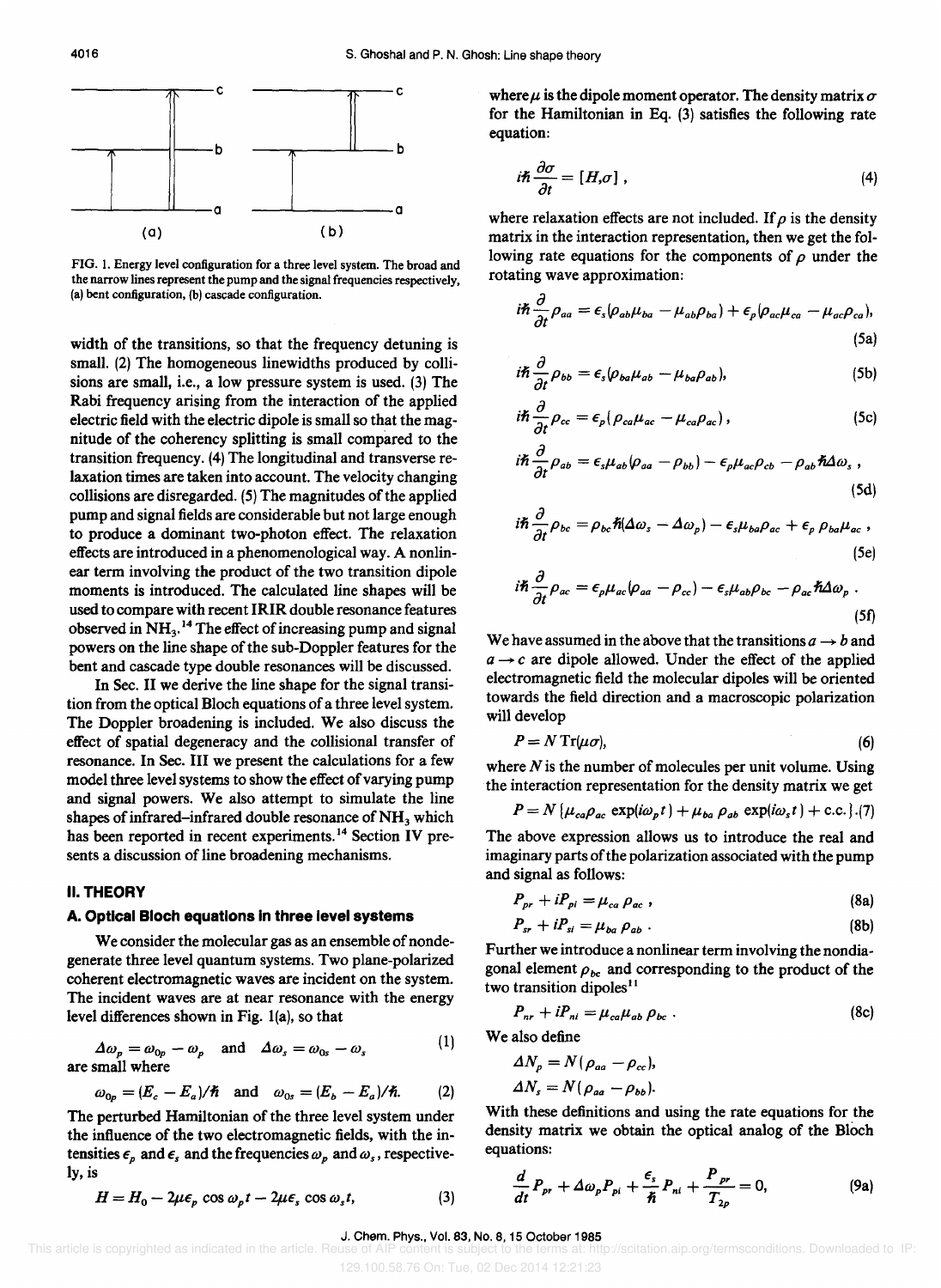$$
\frac{d}{dt}P_{pi} + \epsilon_p K_1^2 \left(\frac{\hbar}{4}\Delta N_p\right) \n- \frac{\epsilon_s}{\hbar}P_{nr} - \Delta \omega_p P_{pr} + \frac{P_{pi}}{T_{2p}} = 0,
$$
\n(9b)

$$
\frac{d}{dt}\left(\frac{\hbar}{4}\Delta N_{p}\right)-\epsilon_{p}P_{pi}-\frac{1}{2}\epsilon_{s}P_{st}
$$
\n
$$
+\frac{\hbar}{4}\frac{\Delta N_{p}-\Delta N_{op}}{T_{1n}}=0,
$$
\n(9c)

$$
\frac{d}{dt}P_{sr} + \Delta\omega_s P_{si} - \frac{\epsilon_p}{\hbar}P_{ni} + \frac{P_{sr}}{T_{2s}} = 0,
$$
\n(9d)

$$
\frac{d}{dt} P_{si} - \Delta \omega_s P_{sr} + \epsilon_s K_2^2 \left(\frac{\hbar}{4} \Delta N_s\right) \n- \frac{\epsilon_p}{\hbar} P_{nr} + \frac{P_{si}}{T_{2s}} = 0,
$$
\n(9e)

$$
\frac{d}{dt}\left(\frac{\hbar}{4}\,\Delta N_{s}\right)-\epsilon_{s}P_{si}-\tfrac{1}{2}\,\epsilon_{p}P_{pi}+\frac{\hbar}{4}\,\frac{\Delta N_{s}-\Delta N_{0s}}{T_{1s}}=0,\tag{9f}
$$

$$
\frac{d}{dt}P_{nr} - (\Delta\omega_s - \Delta\omega_p)P_{ni} + \frac{\epsilon_p}{\hbar} |\mu_{ac}|^2 P_{si}
$$
  
+ 
$$
\frac{\epsilon_s}{\hbar} |\mu_{ab}|^2 P_{pi} + \frac{P_{nr}}{T_{2n}} = 0,
$$
 (9g)

$$
\frac{d}{dt}P_{ni} + (\Delta\omega_s - \Delta\omega_p)P_{ni} - \frac{\epsilon_s}{\hbar} |\mu_{ab}|^2 P_{pr} \n+ \frac{\epsilon_p}{\hbar} |\mu_{ac}|^2 P_{sr} + \frac{P_{ni}}{T_{2n}} = 0,
$$
\n(9h)

where

$$
K_1 = \frac{2\mu_{ac}}{\hbar} \quad \text{and} \quad K_2 = \frac{2\mu_{ab}}{\hbar}.
$$

Above we have introduced collisional relaxation times  $T_2$  and  $T_1$  for the polarization and the population differences, respectively, in a phenomenological way. We also introduce a relaxation time  $T_{2n}$  for the nonlinear terms  $P_{nr}$ and  $P_{ni}$ . When the perturbing radiations are withdrawn all the polarization terms decay to their equilibrium values of zero and the population differences  $\Delta N_p$  and  $\Delta N_s$  decay to the equilibrium values of  $\Delta N_{0p}$  and  $\Delta N_{0s}$ , respectively.

#### B. Doppler broadening

Considering the molecules to be in motion either along or opposite to the direction of propagation of electromagnetic radiations with velocity v we replace  $\Delta\omega_p$  and  $\Delta\omega_s$  by

$$
\Delta \omega'_{p} = \Delta \omega_{p} + \chi r \omega', \qquad (10a)
$$

$$
\Delta \omega_s' = \Delta \omega_s + \omega',\tag{10b}
$$

where  $\omega' = \omega_s v/c$ ,  $r = \omega_p/\omega_s$  and  $\chi = +1$  or  $-1$ , when the two radiations are traveling in the same or opposite directions. Hence the polarization terms are functions of molecular velocity. The coefficient of absorption for signal transition is defined as

$$
\gamma(v,\omega_s) = \frac{-4\pi\omega_s}{c} \frac{P_{si}(v,\omega_s)}{\epsilon_s} \,. \tag{11}
$$

Assuming a Maxwell velocity distribution, the total absorption coefficient is

$$
\gamma(\omega_s) = \frac{q}{\pi^{1/2}} \int_{-\infty}^{+\infty} e^{-q^2 \omega^{12}} \gamma(v, \omega_s) d\omega', \qquad (12)
$$

where

$$
q = \sqrt{\ln 2} / \Delta \omega_D \tag{13}
$$

and

$$
\Delta \omega_D = \frac{\omega_s}{c} \sqrt{\frac{2kT \ln 2}{M}} \tag{14}
$$

is defined as the Doppler half-width at temperature  $T$  and  $M$ is the molecular weight.

#### c. Steady state solution

Weare interested in double resonance experiments with two continuous wave lasers. Hence we consider the steady state solutions of Eq. (9). Substituting the solution for  $P_{si}$  in Eqs. (11) and (12) we obtain

$$
\gamma(\omega_s) = \frac{\hbar \pi^{1/2} \omega_s q K_{2}^2}{c} \int d\omega' e^{-q^2 \omega^2}
$$

$$
\times \left[ \Delta N_{0s} \left\{ \frac{1}{T_{2p}} + x_p^2 T_{1p} + \Delta \omega_{p}^2 T_{2p} \right\} - \frac{1}{2} x_p^2 \Delta N_{0p} \left\{ T_{1s} + \frac{1}{2} T_{2n} \right\} \right] / M_1, \qquad (15)
$$

where the denominator  $M_1$  is

$$
M_{1} = \left[ \left\{ \left( \frac{1}{T_{2p}} + x_{p}^{2} T_{1p} + \Delta \omega_{p}^{2} T_{2p} \right) \times \left( \frac{1}{T_{2s}} + x_{s}^{2} T_{1s} + \frac{1}{4} x_{p}^{2} T_{2n} + \Delta \omega_{s}^{2} T_{2s} \right) \right\} - \frac{1}{4} x_{p}^{2} x_{s}^{2} T_{1p} (T_{1s} + \frac{1}{2} T_{2n}) \right]
$$
(16)

and

$$
x_p = \epsilon_p K_1 \text{ and } x_s = \epsilon_s K_2. \tag{17}
$$

We have also assumed that the relaxation of the nonlinear term is much faster than that of the linear terms so that  $T_{2n}$  is much smaller compared to  $T_{2s}$  and  $T_{2p}$ . Further we assume a small signal power so that  $x_s T_{2s} < 1$ . We also assume that the Doppler width  $\Delta \omega_D$  is large compared to the collisional broadening. In the limit of the large T *ls* we can approximate

$$
\frac{1/T_{2s}}{1/T_{2s}^2 + (\Delta\omega_s)^2 + x_s^2 T_{1s}/T_{2s} + \frac{1}{4}x_p^2 T_{2n}/T_{2s}} = \pi\delta(\omega_{0s} - \omega_s + \omega').
$$
\n(18)

From Eqs. (15) and (18) we get the total absorption coefficient as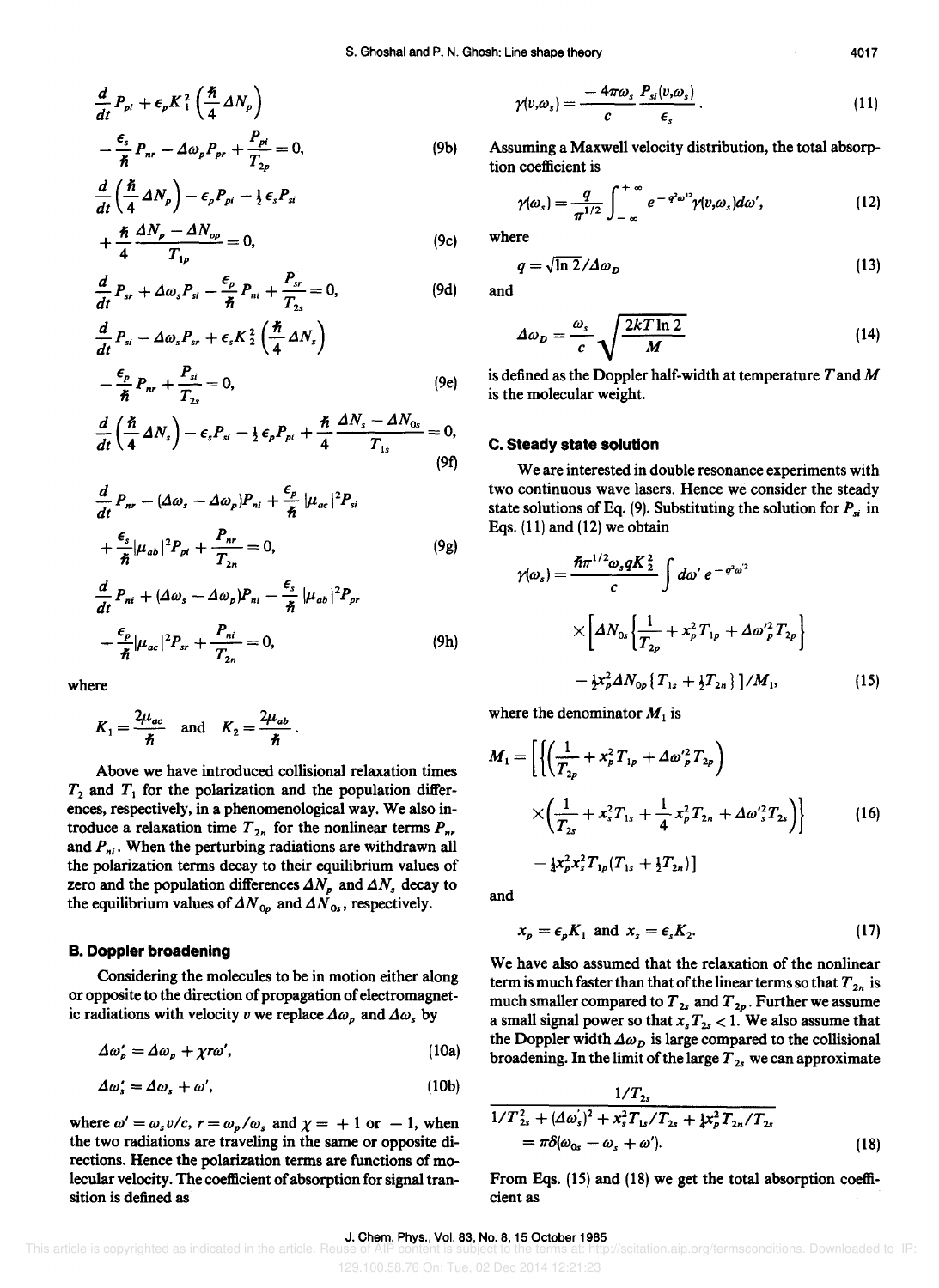$$
\gamma(\omega_{s}) = \frac{\pi^{3/2} \hbar K_{2}^{2} \omega_{s} q}{c} \exp\left[-q^{2} (\omega_{s} - \omega_{0s})^{2}\right]
$$
\n
$$
\times \left\{ \Delta N_{0s} - \frac{\Delta N_{0p} x_{p}^{2} (T_{1s} + \frac{1}{2} T_{2n}) / 2}{\left[(1/T_{2p}) + \{w_{0p} - \omega_{p} + \chi r(\omega_{s} - \omega_{0s})\}^{2} T_{2p} + x_{p}^{2} T_{1p}\right]}\right\}
$$
\n
$$
\times \left\{ 1 + \frac{x_{p}^{2} x_{s}^{2} T_{1p} (T_{1s} + \frac{1}{2} T_{2n}) / 4}{\left[(1/T_{2s} + x_{s}^{2} T_{1s} + \frac{1}{4} x_{p}^{2} T_{2n}\right) \left[(1/T_{2p}) + x_{p}^{2} T_{1p} + (\omega_{0p} - \omega_{p} + \chi r(\omega_{s} - \omega_{0s}))^{2} T_{2p}\right]}\right\}.
$$
\n(19)

When the pump and signal powers are small, the nonlinear terms in the polarization will be insignificant. In such a case the term containing  $x<sub>n</sub><sup>2</sup> x<sub>s</sub><sup>2</sup>$  in Eq. (19) may be neglected. In this case the expression for  $\gamma(\omega_s)$  reduces to the absorption coefficient calculated by McGurk *et al.13* for steady state double resonance where the two-photon effects are completely omitted. Thus the signal line shape for low incident powers is given by a Gaussian curve modulated by a Lorentzian hole whose width is determined by the factor  $[(1/T_{2p}^2) + x_p^2 (T_{1p}/T_{2p})]^{1/2}$  and whose amplitude is governed by  $x_p^2(T_{1p}/T_{2p})$ . In the case of infrared spectroscopy the linewidth of the hole is much small compared to the Doppler width expressed by *q.* When the power levels are increased so that the two-photon effects cannot be neglected, we have to consider the full expression given by the Eq. (19). The additional factor in Eq. (19) will lead to further modification of the saturation dip. In the present three-level scheme the effect of the additional nonlinear term is to lower the amplitude of the Lorentzian hole. The line shape of the hole is given by a Lorentzian when the Doppler broadening is large. The inclusion of the terms containing  $x_n^2 x_s^2$  in the numerator will lead to a change in the line shape since the resultant line shape is given by a convolution of the two Lorentzian functions. However, this effect is very small since the net contribution from this term is of the order of  $x<sub>s</sub><sup>2</sup>$ .

Instead of the level scheme given in Fig. I(a) which is known as type I or bent type double resonance we may have a level scheme shown in Fig. I(b), which corresponds to type II or cascade type double resonance. In the case of type II, we can derive the formula of  $\gamma(\omega_s)$  in the same way and the result is an expression for  $\gamma(\omega_s)$  given by Eq. (19) with  $(\Delta N_{0p}$ /  $\Delta N_{0s}$ ) replaced by  $-(\Delta N_{0s}/\Delta N_{0s})$ . This means that instead of getting a Lorentzian hole burned on the Doppler broadened absorption profile we get a Lorentzian peak sitting on the Gaussian pedestal.

### **D. Spatial degeneracy**

The three-level scheme presented above considers nondegenerate energy levels. The formulation is applicable to molecular vibration-rotation energy levels  $(v, J, k)$ . However, these levels have  $(2J + 1)$ -fold spatial degeneracy as well as spin degeneracy. If we exclude from the treatment the effect of the nuclear quadrupole effects and the symmetry of internal roters, if any, which produces near degeneracies we can consider the effect of this spatial degeneracy on the line shape.

In the absence of Stark field the calculation of the transition dipole moment has to take account of the double resonance processes as given in Fig. 2 when the pump and signal radiations are polarized perpendicular to each other. Figures 2(a) and 2(b) represent the two possible combinations of selection rules: (a)  $\Delta M_p = 0$  and  $\Delta M_s = \pm 1$  and (b)  $\Delta M_p$  $= \pm 1$  and  $\Delta M_s = 0$ . Thus the line shape of the observed double resonance signal is obtained by summing the absorption coefficients of the transitions shown in the Fig. 2. All of these transitions have the same frequencies for both the pump and the signal transitions. Their absorption coefficients differ by the values of  $\mu_{ac}$  and  $\mu_{ab}$  which may easily be calculated for a particular  $JkM \rightarrow J'k'M'$  = transition.<sup>15,16</sup>

In the case of Stark-tuned double resonance the energy levels with different M values are split up. For the second order Stark splitting the different types of DR signals that may arise may be represented as follows:

$$
\Delta M_p = 0, \quad \Delta M_s = \pm 1.
$$

If the common level has  $|M| = J$  the transitions are  $\pm J \rightarrow \pm J, \pm J \rightarrow \pm (J - 1)$ , these two signals have the same frequencies and we get a single double resonance signal for the pumping as depicted in Fig. 3(a). When  $M = 0$  we get  $\Delta M_p = 0$ ,  $\Delta M_s = \pm 1$  thus giving only one DR signal for  $M = 0 \rightarrow 0$  pumping as shown in Fig. 3(b). When  $0<|M|< J$ , for each pumping frequency one observes two double resonance signals each of which consists of two different double resonance processes shown in Figs. 3(c) and 3(d).

 $\Delta M_p = \pm 1$ ,  $\Delta M_s = 0$ .

For  $\Delta|M_p| = 1$  we get two double resonance processes  $\pm (J-n-1) \rightarrow \pm (J-n), \pm (J-n-1) \rightarrow \pm (J-n-1)$ having the same frequencies as depicted in Fig. 4(a). Similarly for  $\Delta |M_p| = -1$  we get a signal from the processes shown in Fig. 4(b).



FIG. 2. Energy level scheme to show the DR transitions including the spatial degeneracy in absence of the Stark field for (a)  $\Delta M_p = 0$  and  $\Delta M_s$  $= \pm 1$  and (b)  $\Delta M_p = \pm 1$  and  $\Delta M_s = 0$ .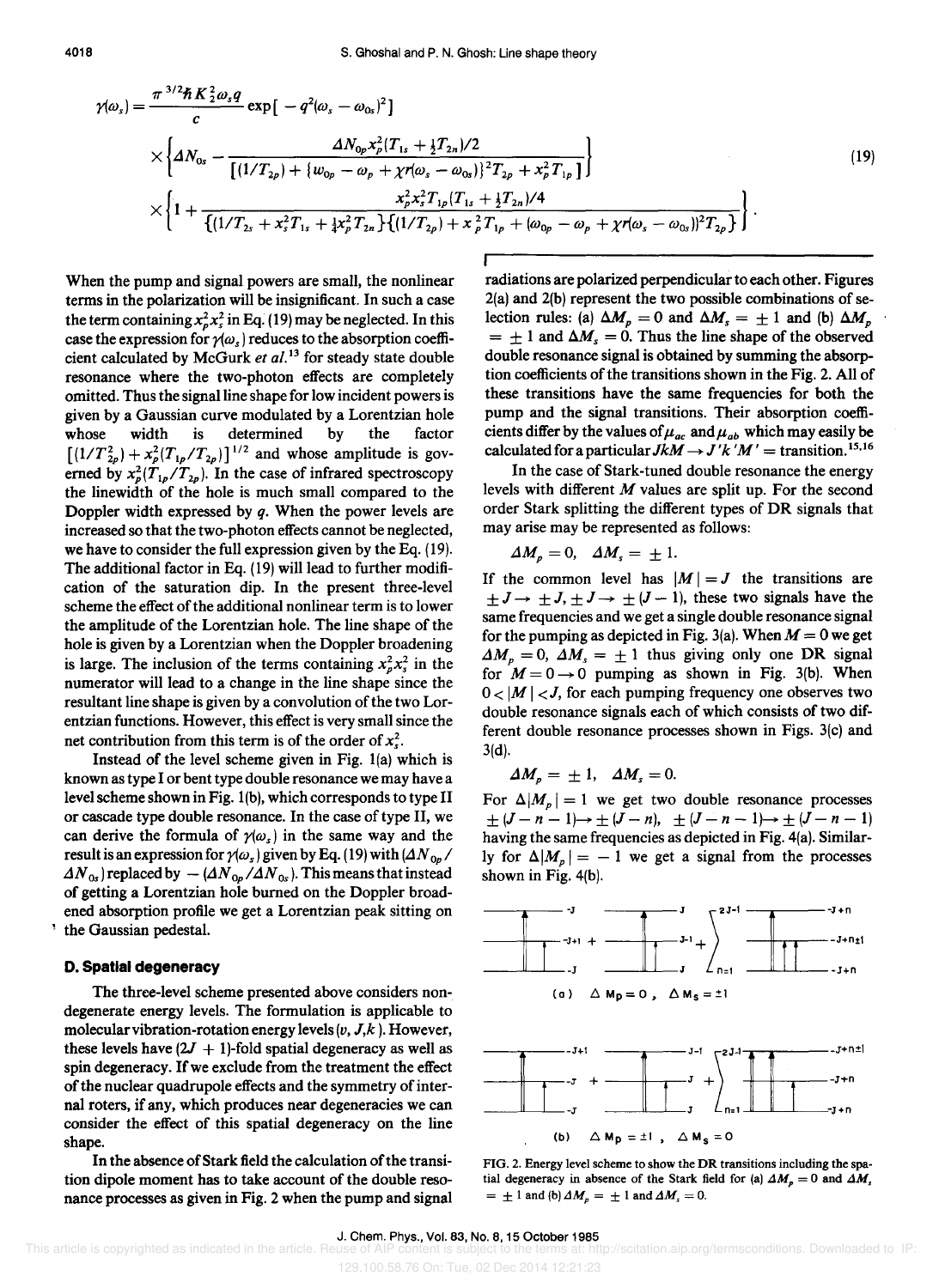

FIG. 3. Energy level scheme to show the DR transitions including the spatial degeneracy in the presence of the Stark field for (a)  $\Delta M_p = 0$ ,  $\Delta |M_s|$  $= -1$ , (b)  $\Delta M_p = 0$ ,  $\Delta |M_s| = +1$ , (c)  $\Delta M_p = 0$ ,  $\Delta |M_s| = +1$ , and (d)  $\Delta M_p = 0$ ,  $\Delta |M_s| = -1$  and  $n = 0, 1, ..., J - 2$  in (c) and (d) and  $J > 2$ .

We have so far considered the on-resonance pumping effects on the signal. However, in the presence of the Stark field along with the on-resonance pumping, there would be a few cases of off-resonance pumping since the  $M$  levels are very closely spaced. The line shapes for these cases are also obtained from Eq. (19). For the on-resonance pumping  $(\Delta\omega_p = 0)$ , the maximum of the Lorentzian dip is at  $\omega_s = \omega_{0s}$  giving a central dip where the dips corresponding to the copropagating and the counterpropagating waves coincide. For the off-resonance pumping the dips are obtained from

$$
\omega_s - \omega_{0s} = \frac{(\omega_p - \omega_{0p})}{\chi r}.
$$
\n(20)

Thus there are two dips symetrically located on the two sides of the resonance frequency  $\omega_{0s}$ . The spacing between them is determined by the magnitude of the off-resonance pumping  $\Delta\omega_p$  and the frequency ratio  $\omega_p/\omega_s$ . In such cases, at signal resonance  $\omega_s = \omega_{0s}$ , the pumping effect on the signal frequency is small because of the larger denominator. This would give rise to the normal peak height of the Doppler absorption curve. The fractional height of the Lorentzian dip is the same as in the case of the on-resonance pumping, but the actual height of the dip becomes much smaller because the signal is off resonance.



FIG. 4. Energy level configuration for the DR transitions including spatial degeneracy in the presence of the Stark field for (a)  $\Delta |M_p| = +1$ ,  $\Delta M_s$  $=0$ , (b)  $\Delta |M_p| = -1$ ,  $\Delta M_s = 0$ ,  $n = 0,1,..., J-1$  and  $J>1$ .

#### **E. Transfer of resonances**

The above formulation of the signal line shape in the presence of the off-resonance pumping does not include the fact that the off-resonance pumping frequency may itself be on resonance with another energy level difference. This is often true in the case of the Stark-tuned double resonance experiments as discussed earlier. In such a case one has to consider the collisional transfer of resonances between the pairs of energy levels. These transfers are associated with change of the states but the velocity is preserved.  $17-19$  In the case of type I double resonance (Fig. 5) the collisions transfer the resonances between  $(a \rightarrow c)$  and  $(d \rightarrow f)$ . We consider the transfer induced by the on-resonance  $(a \rightarrow c)$  pumping to the level populations of  $d$  and  $f$ . We can write

$$
\rho_{dd} = \rho_{dd}^0 + f(\rho_{aa} - \rho_{aa}^0), \qquad (21a)
$$

$$
\rho_f = \rho_f^0 + f(P_{cc} - \rho_{cc}^0),\tag{21b}
$$

where  $\rho_{aa}^0$  and  $\rho_{cc}^0$  describe the populations in the levels *a* and c in the absence of pumping,  $\rho_{dd}^0$  and  $\rho_{ff}^0$  describe the populations in the absence of collisional transfer,  $f$  is the transfer coefficient. The change in population difference produced by the pumping is controlled by the pump power  $\epsilon_p$  and the transition probability  $\mu_{ac}$ . If the population difference  $(N_a - N_c)$  is reduced to a fraction *F* of its equilibrium value  $(N_a^0 - N_c^0)$  by pumping we get

$$
\Delta N_{op}^1 = \Delta N_{op} - f(1 - F)N_a^0 \left[1 - \exp\left(-\frac{h_p}{kT}\right)\right] \tag{22}
$$

for the population difference of the levels  $d$  and  $f$  in the presence of collisional transfer induced by the pumping. Similarly, the signal population difference  $\Delta N_{0s}^1$  in the presence of the transfer is given by

$$
\Delta N_{0s}^{1} = \Delta N_{0s} - \frac{1}{2} f (1 - F) N_a^{0} \left[ 1 - \exp \left( - \frac{h_p}{kT} \right) \right]. (23)
$$

There is no transfer to the level *e.* These changes in the population differences may be introduced in Eq. (19) to find the effect of resonance transfer of pumping on the sub-Doppler features. The change in  $\Delta N_{0p} / \Delta N_{0s}$  will cause an appreciable change in the peak height of the Lamb dip.

### **III. CALCULATIONS**

We have calculated the signal absorption coefficients [Eq. (19)] for the two types of double resonances shown in Fig. 1 to demonstrate the effect of the varying pump and signal powers on the line shape, particularly the sub-Doppler features. We also present simulation of the double resonance line shapes in  $NH<sub>3</sub>$  as has been studied recently by infrared-infrared double resonance experiments. <sup>14</sup>

Figure 6 shows the absorption line shape for a fixed value of signal power and varying pump powers. We have used

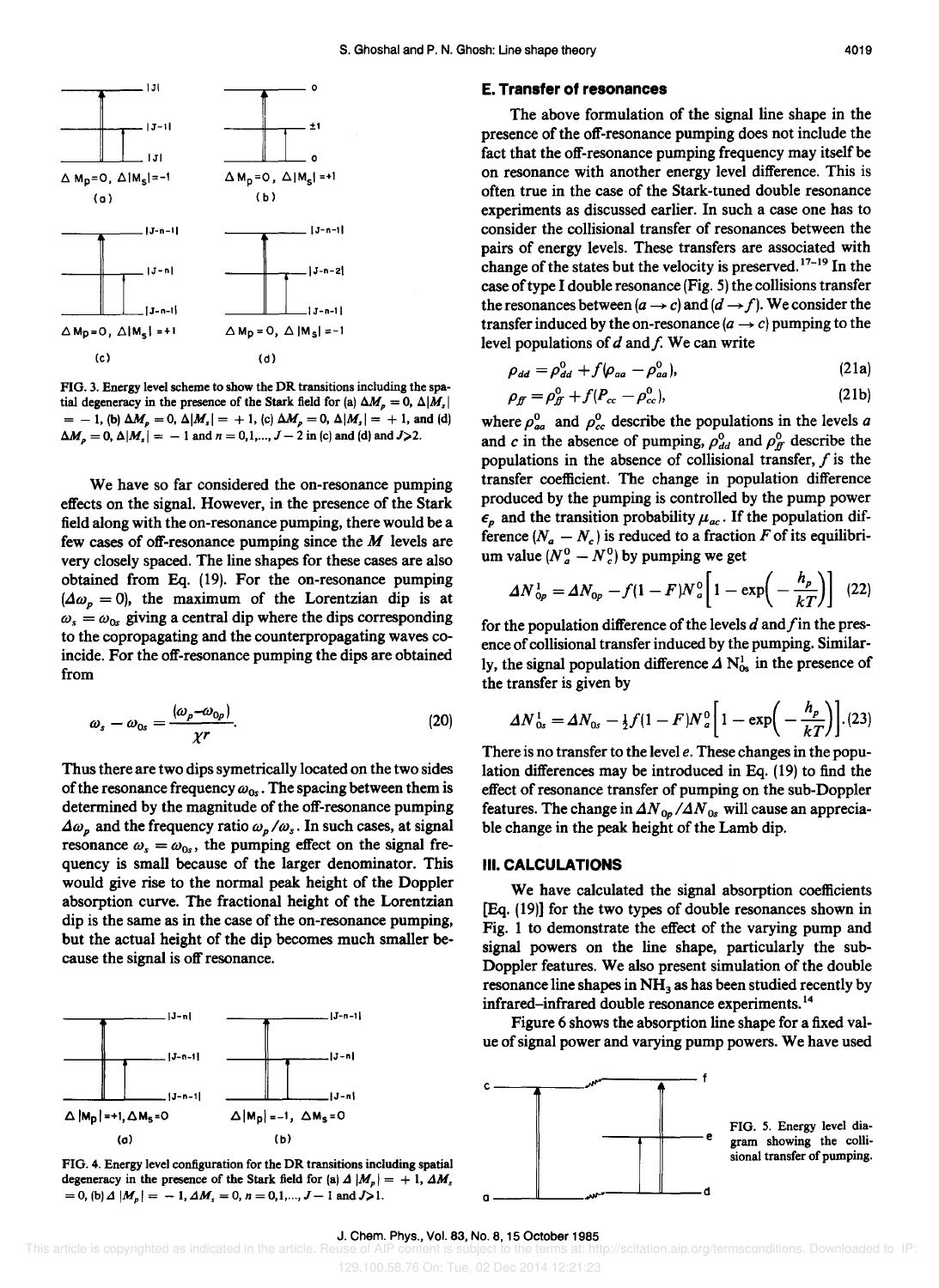

FIG. 6. Line shape of infrared-infrared double resonance for the bent configuration [Fig. 1(a)] for a fixed value of  $x, \tau = 0.1$  and the values of  $x, \tau$  of (a) 4.0, (b) 1.0, (c) 0.5, and (d) 0.0.

the signal frequency  $\omega_{0s} = 921.2550 \text{ cm}^{-1}$  corresponding to the  $v_2[aQ(9,9)]$  transition and  $\omega_{0p} = 1775.2674 \text{ cm}^{-1} \text{ corre-}$ sponding to the  $v_4[a^R R (9, 9)]$  transition of NH<sub>3</sub>.<sup>14</sup> We assume  $T_{1s} = T_{2s} = T_{1p} = T_{2p} = \tau$  and  $T_{2n}$  is much smaller compared to  $\tau$ . The value of  $\tau$  is taken approximately as 0.7  $\mu$ s.<sup>20</sup> We also have *q* = 558 per cm<sup>-1</sup> at the temperature  $T = 300$  K which corresponds to a Doppler half-width of 80 MHz approximately and  $\Delta N_{0p}/\Delta N_{0s} = 1.53$  from the Boltzmann distribution. The transition dipole moment for the signal is taken as  $0.23 \text{ D}$ .<sup>21</sup> The pump is assumed to be on resonance so that we get the central sub-Doppler features. It is found that the height and the half-width of the central dip increases with increasing pump power. When  $x_n \tau$  is very large the half-width becomes large and the peak height reaches saturation. In Fig. 7 we present similar calculations for a fixed value of the pump power and varying signal powers. It is noticeable that the height and the half-width of the dip decreases with increasing  $x, \tau$ . This may be associated with the relatively lower pumping rate for the stronger signal radiation. However, the overall feature of these curves is that the signal power has a relatively small effect on the double resonance line shape and it arises from the additional term in Eq. (19) which corresponds to the two-photon effect. It may be noted that our formulation of Eq. (19) sets an upper limit to the value of  $x<sub>s</sub>$ . Hence the effect of the larger signal power could not be ascertained. Nevertheless, the double resonance process itself precludes the use of high signal power. The model calculations presented above are aimed at demonstrating the effect of the radiation powers on the DR line shape. Hence we have assumed the energy levels to be single and no effect of spatial degeneracy is considered.

Figures 8 and 9 represent similar calculations carried out for the double resonance of the cascade type shown in



FIG. 7. Line shape of infrared-infrared double resonance for the bent configuration [Fig. 1(a)] for a fixed value of  $x_p \tau = 4.0$  and the values of  $x_q \tau$  of (a) 0.7 and (b) 0.1.

Fig. 1(b). We have used  $\omega_{0s} = 1035.4426 \text{ cm}^{-1}$  corresponding to the  $v_2[asQ (5,3)]$  transition and  $\omega_{0p} = 1053.8802$  cm<sup>-1</sup> corresponding to the  $v_2$ [ssR (5,3)] transition of NH<sub>3</sub>.<sup>22</sup> The other parameters are kept the same except for the fact that



FIG. 8. Line shape of infrared-infrared double resonance for the cascade configuration [Fig. 1(b)] for a fixed value of  $x<sub>s</sub> \tau = 0.1$  and the values for  $x<sub>p</sub> \tau$ of (a) 4.0, (b) 1.0, and (c) 0.0.

129.100.58.76 On: Tue, 02 Dec 2014 12:21:23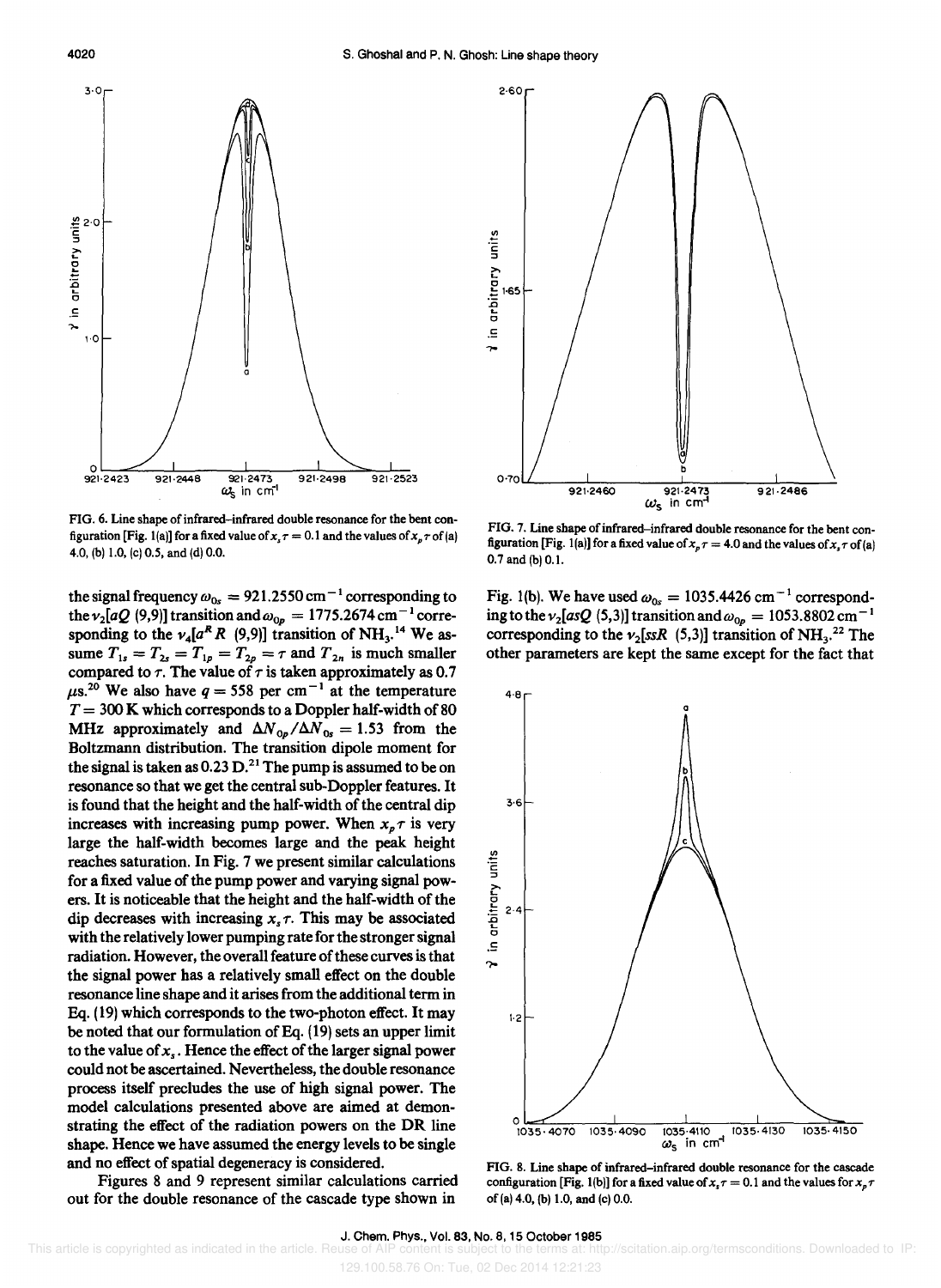

FIG. 9. Line shape of infrared-infrared double resonance for the cascade configuration [Fig. 1(b)] for a fixed value of  $x_p \tau = 4.0$  and the values for  $x_s \tau$ of (a) 0.7 and (b) 0.1. The curve (c) represents the Gaussian background when  $x_{p} \tau = 0.$ 

 $\Delta N_{0p}/\Delta N_{0s} = 1.013$  in this case. In Fig. 8 we have plotted the signal line shapes for a fixed value of the signal power and varying pump powers. In this case we obtain an inverted Lamb dip or peak sitting on the top of the Gaussian pedestal. This sub-Doppler feature also increases in height and halfwidth with the increasing pump power. Figure 9 shows the line shapes for the fixed value of  $x<sub>p</sub> \tau$  and varying signal powers  $x_s \tau$ . The figure also includes a case for  $x_p \tau = 0$  to show the location of the Gaussian pedestal. In this case the peak height of the central sub-Doppler feature increases with increasing signal power, contrary to what was observed in the other case (Fig. 7). This may be due to the larger population of the upper signal or lower pump level caused by the large signal power. In the work of McGurk *et al.* 13 the signal power was assumed to be negligible hence the signal power dependence of the line shape could not be ascertained from their work.

We have also attempted to simulate the line shape for the Stark-tuned DR signals  $v_2[aQ (9,9)]$  and  $v_2[aQ (7,7)]$ of NH<sub>3</sub> observed by pumping the transitions  $v_4[a^R R (9,9)]$ and  $v_4[a^R R (7,7)]$ , respectively.<sup>14</sup> In the former case the pump radiation is locked to the  $M = 9 \rightarrow 10$  component of the  $v_4[a^R R (9, 9)]$  transition at  $\omega_{0p} = 1775.2674$  cm<sup>-1</sup> and the signal line shapes are calculated for the  $M = 7$ , 8, and 9 Stark components  $(\Delta M = 0)$  of the  $\nu_2[aQ(9,9)]$  transition. Thus the  $M = 9$  component of the signal is pumped on-resonance and the others are pumped off-resonance. The onresonance pumping case corresponds to Fig. 4(a) where the

effects of the two signals arising from the double degeneracy are included. The values of  $x_p$  and  $x_s$  may be calculated from the known laser powers and the transition moments. The laser powers used in the experiment were 10 W/cm<sup>2</sup> for pump<sup>14</sup> and approximately 1 mW/cm<sup>2</sup> for the signal.<sup>23</sup> However, the value of  $\mu_{ac}$  for the relevant Stark component becomes difficult to determine. The pump laser-induced line shape for the transmission change  $\Delta T/T$  of the  $M = 9$  central Lamb dip has a full width at half maximum (FWHM) of  $3.2 \pm 0.15$  MHz at a pressure of 10 mTorr and a pump power of 8 W/cm<sup>2</sup>. Our expression for the absorption coefficient shows that the half-width at half maximum (HWHM) of the sub-Doppler feature is roughly given by  $(x_p^2 + 1/\tau^2)^{1/2}$ . From the pressure broadening coefficient of 25 MHz/Torr of NH<sub>3</sub>,<sup>24</sup> we obtain  $1/\tau = 0.25$  MHz at 10 mTorr. The observed linewidth includes contributions also from the beam divergence, the field inhomogeneity and the laser linewidth in addition to the pressure and power broadening. Our formulation does not include these effects. Weber and Terhune<sup>14</sup> discussed these broadening mechanisms and their estimates give the transit time broadening as 0.16 MHz and the broadening due to the field inhomogeneity as  $1\%$  of the Doppler broadening, i.e., 0.8 MHz. The linewidth of the diode laser is estimated to be 1 MHz or less. Considering all these facts we obtain the power broadening due to pumping as  $x_p = 0.57$  MHz. At a pressure of 30 mTorr, we obtain  $1/\tau$  $= 0.75$  MHz. With the value of  $x_p = 0.57$  MHz we obtain a FWHM of 3.5 MHz which is in good agreement with the observedFWHMof3.8 MHz at 30mTorr. In the case of the  $M = 7$  and 8 components the calculated line shapes show two sub-Doppler features symmetrically located around the central Gaussian. The magnitude of the off-resonance pumping frequency is determined by the Eq. (20) and the observed value<sup>14</sup> of ( $\omega_s - \omega_{0s}$ ). The line shapes have Doppler widths of nearly 80 MHz for each of the components. We have convoluted these lineshapes and this is reproduced in Fig. 10. The values of  $x_p$  and  $1/\tau$  used in this calculation correspond to the pump power of 10 W *Icm<sup>2</sup>*and pressure of 30 mTorr. The relative heights of the Stark components<sup>15</sup> are taken to be proportional to  $M<sup>2</sup>$ . There is very good agreement of the sub-Doppler features with the observed curve regarding their relative heights and half-widths. 14 However, the overall line shape of the spectrum cannot be compared with the observed line shape. In the observed curve the maximum of the absorption is at the  $M = 9$  component, whereas in the computed line shape this is at a frequency intermediate between the  $M = 9$  and  $M = 8$  components. One reason for this may be because of the fact that the base line of the observed spectrum is not clearly defined. However, it may also be noted that a convolution of three Gaussian curves each having a width of 80 MHz and frequency spacing of the order of 50 MHz with intensity ratio of 1 :0.80:0.60 would not yield a line shape shown in the observed curve. The observed curve is obtained by searching the strong signals with a peak-finding computer programme and finally interpolating between them. This process might have resulted in a loss of the overall line shape. Regarding the line shape of the sub-Doppler features we would also note that we have not taken account of the collisional transfer of resonances as discussed

129.100.58.76 On: Tue, 02 Dec 2014 12:21:23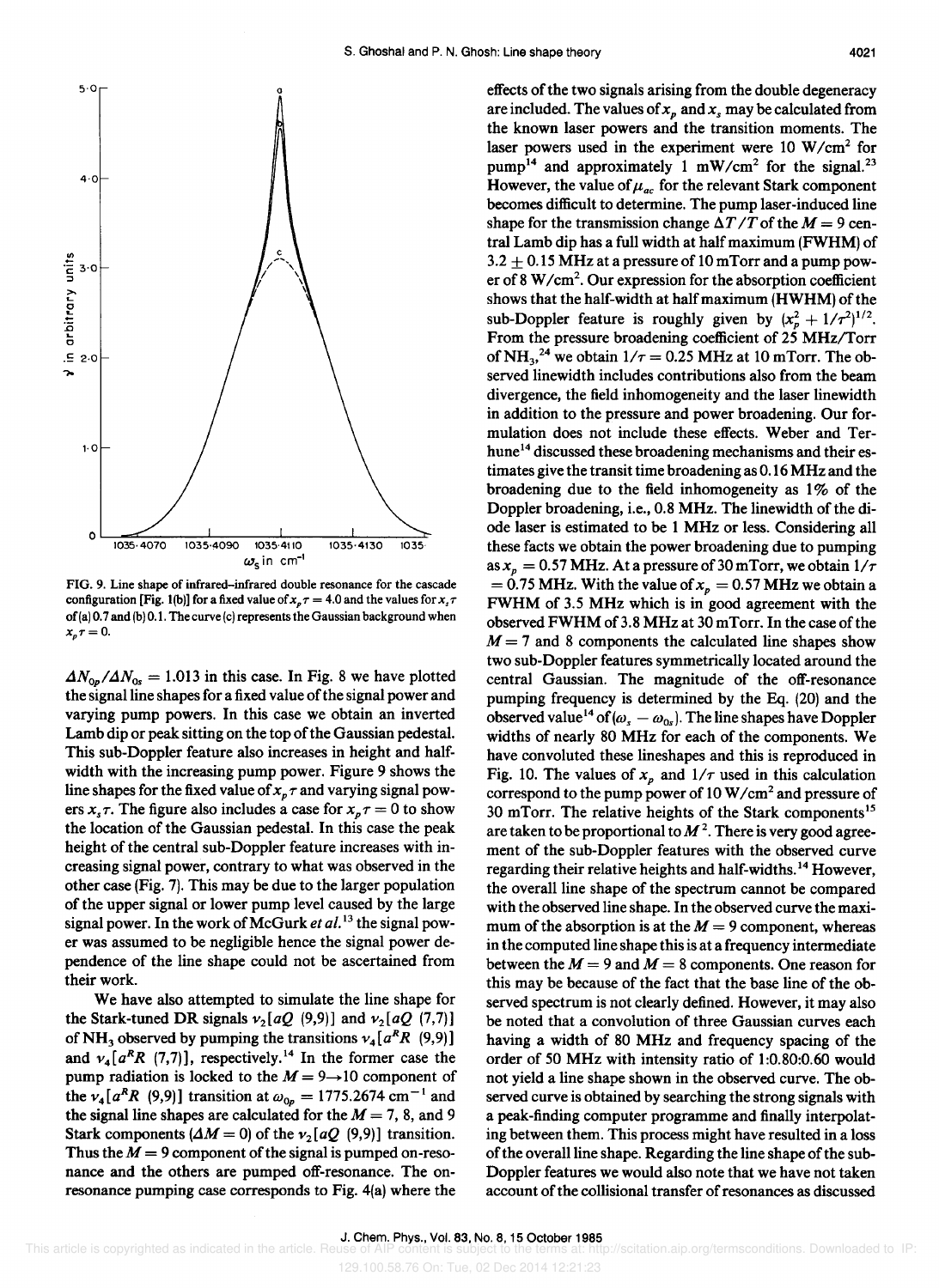

FIG. 10. Computed line shape for the  $v_2[aQ(9,9)]$  signal of NH<sub>3</sub> pumped by the  $M = 9 \rightarrow 10$  component of the  $v_4[a^R R (9,9)]$  transition. The sub-Doppler feature (a) represents the on-resonance  $M = 9$  component, while  $(b, b')$  and  $(c, c')$  represent the off-resonance  $M = 8$  and 7 components.

in Sec. II E. The change in the population difference would also modify the shape of the **DR** features. The evaluation of these effects is not feasible at the moment because of our lack of knowledge of the transfer coefficients. The best way to do that would be to fit the line shape to obtain these data. However, the experimental data are insufficient for doing that.

The same calculations have also been performed for the  $v_4[a^R R (7,7)]$  pump and the  $v_2[aQ (7,7)]$  signal transitions of  $NH<sub>3</sub>$ <sup>14</sup> These are reproduced in Fig. 11. The pumping frequency is locked to the  $(7\rightarrow 8)$  component at  $\omega_{0p}$  $= 1754.9804$  cm<sup>-1</sup>, the pump power is 6 W/cm<sup>2</sup> and the pressure is 34 mTorr. For evaluation of  $x_p$  we have calculat- $\operatorname{ed}\mu_{ac}$  for the pumping  $J k M = 7,7,7 \rightarrow 8,8,8$  from the value of  $\mu_{ac}$  obtained earlier for the (9,9,9 $\rightarrow$ 10,10,10) pumping. Because of the large Stark field used in this experiment the separation between the *M* components is large, hence there is no overlap between the Doppler produced Gaussian back-

grounds. The relative heights of these signals agree with the experimental observation. Only the on-resonance pumping case show a central Lamb dip. For the other Stark components the sub-Doppler features would be far from the central frequency  $\omega_{0s}$  and may be well beyond the Doppler profile. Hence they will not be seen. Again the probability of collisional transfer of resonances in this case would be much small compared to the case presented in Fig. lO because of the larger separation of the  $M$  levels. The inclusion of this transfer would lead to a change in the relative height and width of the DR features of Figs. 10 and 11.

# **IV. DISCUSSION**

The pumping by an infrared laser produces narrow sub-Doppler features on the Gaussian background which is normally obtained from diode laser spectroscopy of gaseous molecules. This provides an opportunity of studying the dif-



FIG. 11. Computed line shape for the  $v_2[aQ(7,7)]$  signal of NH<sub>3</sub> pumped by the  $M = 7 \rightarrow 8$  component of the  $v_4[a^R R (7,7)]$  transition of NH<sub>3</sub>.

#### J. Chern. Phys., Vol. 83, No.8, 15 October 1985